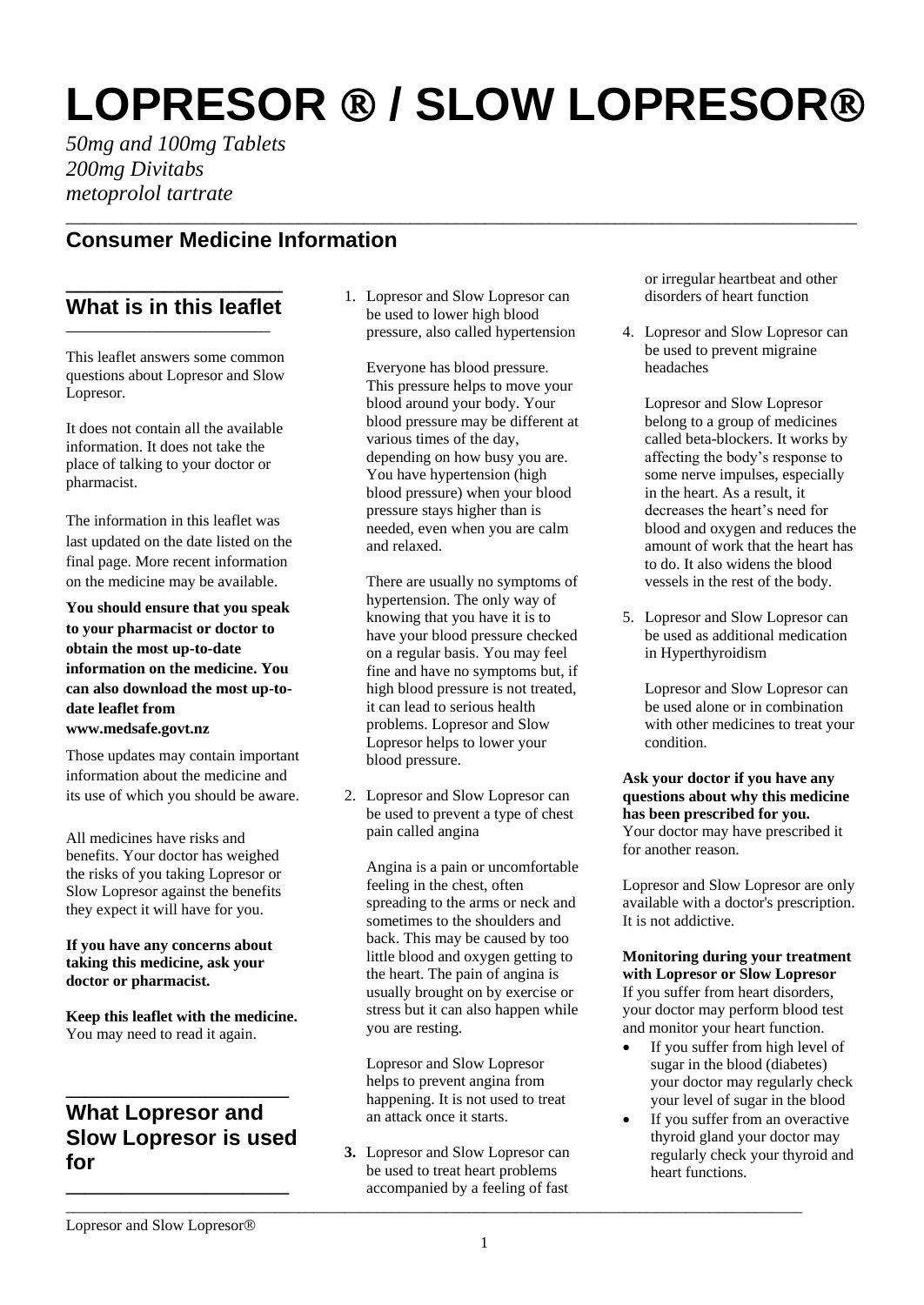If you are taking or have recently taken other medicines, your doctor may perform some blood tests and monitor your heart function.

# **Before you take Lopresor or Slow Lopresor**

## *When you must not take it*

**\_\_\_\_\_\_\_\_\_\_\_\_\_\_\_\_\_\_\_\_\_\_\_\_**

#### **Do not take Lopresor or Slow Lopresor if you have an allergy to:**

- metoprolol (the active ingredient) or to any of the other ingredients of Lopresor or Slow Lopresor listed at the end of this leaflet
- any other beta-blocker medicines

Some of the symptoms of an allergic reaction may include rash, itching or hives on the skin; swelling of the face, lips, tongue or other parts of the body; shortness of breath, wheezing or troubled breathing.

#### **Do not take Lopresor or Slow Lopresor if you have any of the following medical conditions:**

- asthma, wheezing, difficulty breathing or other severe lung problems, or you have had these problems in the past
- a very slow heart beat, less than 45 to 50 beats per minute
- low blood pressure
- a severe blood vessel disorder causing poor circulation in the arms and legs
- phaeochromocytoma (a rare tumour of the adrenal gland) which is not already being treated with other medicines
- certain other heart conditions

#### **If you are not sure whether any of the above medical conditions apply to you, check with your doctor.**

**Do not take Lopresor and Slow Lopresor after the expiry date printed on the pack or if the packaging is torn or shows signs of tampering.**

In that case, return it to your pharmacist.

#### **Do not give this medicine to a child.**

There is not enough information on its use in children.

## *Before you start to take it*

#### **Tell your doctor if you are allergic to:**

- any other medicines, foods, dyes or preservatives
- bee or wasp stings

Your doctor will want to know if you are prone to allergies. Beta-blocker medicines can make an allergic reaction worse.

#### **Tell your doctor if you have any of the following medical conditions:**

- heart disorders
- high level of sugar in the blood (diabetes)
- an overactive thyroid gland
- liver problems
- certain types of angina such as Prinzmetal angina or variant angina
- poor blood circulation in your limbs (for example, very cold, pale hands or feet, or pain in your leg muscles when you walk).
- tumor of the medulla of the adrenal glands (pheochromocytoma), you would require an additional treatment to Lopresor or Slow Lopresor
- undergo an operation where an anesthetic is used during treatment with Lopresor or Slow Lopresor
- respiratory diseases such as asthma
- severe syndrome named oculomucocutaneous syndrome whose signs include severe conjunctivitis and skin rash and ear infection

#### **Tell your doctor if you notice or experience any of the following:**

\_\_\_\_\_\_\_\_\_\_\_\_\_\_\_\_\_\_\_\_\_\_\_\_\_\_\_\_\_\_\_\_\_\_\_\_\_\_\_\_\_\_\_\_\_\_\_\_\_\_\_\_\_\_\_\_\_\_\_\_\_\_\_\_\_\_\_\_\_\_\_\_\_\_\_\_\_\_\_\_\_\_\_\_\_\_\_\_\_\_\_\_\_\_\_

 spontaneous bleeding or bruising during treatment with Lopresor or Slow Lopresor

- very slow heartbeat during treatment with Lopresor or Slow Lopresor
- yellow skin and eyes, nausea, loss of appetite, dark urine during treatment with Lopresor or Slow Lopresor
- irregular heart beat during treatment with Lopresor or Slow Lopresor
- breathlessness, difficulty breathing when lying down, swelling of the feet or legs during treatment with Lopresor or Slow Lopresor
- hallucinations during treatment with Lopresor or Slow Lopresor

### **If you get any of symptoms, tell your doctor straight away.**

Your doctor may want to take special precautions if you have any of the above conditions.

#### **Tell your doctor if you are pregnant.**

Lopresor and Slow Lopresor may affect your baby, especially if you take it in the last few days before your baby is born. Your doctor can discuss the risks and benefits of taking this medicine during pregnancy.

**Tell your doctor if you are breastfeeding or intend to breast-feed.**  The active ingredients in Lopresor and Slow Lopresor pass into breast milk and there is a possibility that your baby could be affected.

**If you have not told your doctor about any of these things, tell him/her before you take Lopresor and Slow Lopresor.** 

# *Taking other medicines*

**Tell your doctor if you are taking any other medicines, including medicines that you buy without a prescription from a pharmacy, supermarket or health food shop.**  Other medicines and Lopresor and Slow Lopresor may interfere with each other. These medicines include:

- other beta-blocker medicines including eye drops
- other medicines used to treat high blood pressure such as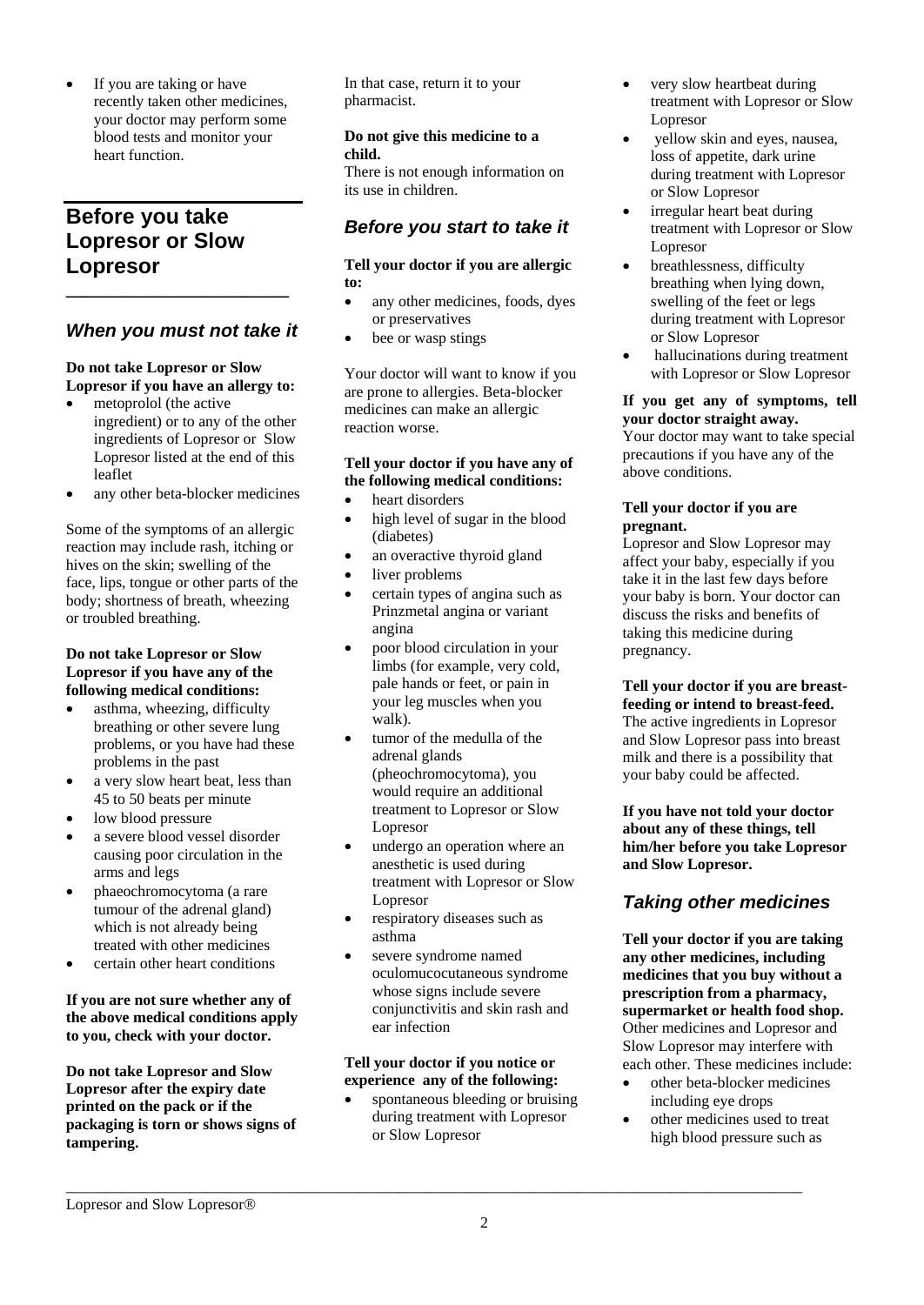calcium channel blockers and clonidine

- $\bullet$  other medicines used to treat irregular heart beat (arrhythmias)
- medicines for diabetes
- some local and general anaesthetics used during surgery
- monoamine-oxidase inhibitor (MAOI) medicines
- indomethacin, a medicine for arthritis, pain or inflammation
- cimetidine, a medicine for stomach ulcers
- medicines used to treat depression (fluoxetine, paroxetine or bupropion)
- medicines for mental disorders (thioridazine)
- medicines for HIV/AIDS (ritonavir )
- medicines used to treat allergies/hayfever (diphenhydramine)
- medicines to treat malaria (hydroxychloroquine, quinidine)
- medicines used to treat fungal infections (terbinafine)
- ergot alkaloids, a class of medicines used in the prevention and treatment of migraine headaches
- dipyridamole, a medicine use to reduce the risk of blot clots.
- other medicines that may cause a decrease in heart rate (e.g. fingolimod, a medicine used to treat multiple sclerosis)
- other medicines that may cause a decrease in blood pressure (e.g. aldesleukin, a medicine used to treat kidney cancer)

You may need to take different amounts of your medicines or you may need to take different medicines.

Your doctor and pharmacist have more information on medicines to be careful with or avoid while taking Lopresor and Slow Lopresor.

# **How to take Lopresor and Slow Lopresor**

**\_\_\_\_\_\_\_\_\_\_\_\_\_\_\_\_\_\_\_\_**

\_\_\_\_\_\_\_\_\_\_\_\_\_\_\_\_\_\_\_\_\_\_\_\_\_\_

#### **Follow the directions given to you by your doctor and pharmacist carefully.**

These directions may differ from the information contained in this leaflet.

**If you do not understand the instructions on the label, ask your doctor or pharmacist for help.**

## *How much to take*

High blood pressure: the usual dose is from 100 mg to 200 mg each day, either as a single dose or divided into two doses (morning and evening). Divitabs: 1 Divitab in the morning. In mild hypertension ½ of one Divitab taken early in the morning may suffice. If necessary, another antihypertensive can be prescribed in addition.

Angina: the usual dose is from 100 mg to 200 mg each day, divided into two doses, the daily dose can be increased to 400mg. Divitabs: ½ or 1 Divitab taken in the morning; if necessary, this dose can be repeated in the evening.

Heart problems accompanied by a fast or irregular heart beat; the usual dose is 100mg to 200mg daily, given as a single dose in the morning or as 2 divided doses (morning and evening)

Prevention of migraine: the usual dose is 100 mg given as a single dose in the morning; if necessary, the daily dose can be increased to 200 mg each day, divided into two doses (morning and evening). Divitabs: ½ of one Divitab daily, given in the morning; if necessary the daily dosage can be raised to 1 Divitab to be taken as a single dose in the morning.

Hyperthyroidism: the usual dose is 150 to 200 mg each day, divided into three or four doses, the daily dose can be increased to 400 mg.

## *How to take it*

Lopresor and Slow Lopresor should be swallowed un-chewed with a glass of water.

Lopresor: If you are advised to take Lopresor either with food or without food then you should continue taking

\_\_\_\_\_\_\_\_\_\_\_\_\_\_\_\_\_\_\_\_\_\_\_\_\_\_\_\_\_\_\_\_\_\_\_\_\_\_\_\_\_\_\_\_\_\_\_\_\_\_\_\_\_\_\_\_\_\_\_\_\_\_\_\_\_\_\_\_\_\_\_\_\_\_\_\_\_\_\_\_\_\_\_\_\_\_\_\_\_\_\_\_\_\_\_

Lopresor with the same schedule during the entire duration of the treatment. Slow Lopresor: You can take Slow Lopresor with or without food.

## *How long to take it*

#### **Continue taking Lopresor or Slow Lopresor for as long as your doctor tells you to.**

Lopresor and Slow Lopresor help to control your symptoms but it does not cure your condition. Your doctor will check your progress to make sure the medicine is working and will decide how long your treatment should continue. If you are unsure, talk to your doctor.

# *If you forget to take it*

**If it is almost time for your next dose (eg. within 2 or 3 hours), skip the dose you missed and take your next dose when you are meant to.**

**Otherwise, take the dose as soon as you remember, and then go back to taking it as you would normally.**

**Do not take a double dose to make up for the one that you missed.** This may increase the chance of you getting an unwanted side effect.

**If you have trouble remembering when to take your medicine, ask your pharmacist for some hints.**

# *If you take too much*

**Immediately telephone your doctor or National Poisons Centre, Dunedin (telephone 0800 POISON or 0800 764 766) for advice, or go to the Accident and Emergency Department at your nearest hospital if you think that you or anyone else may have taken too much Lopresor or Slow Lopresor. Do this even if there are no signs of discomfort or poisoning.**

#### **Keep the telephone numbers for these places handy.**

Symptoms of an overdose may include feeling sick and vomiting, bluish skin and nails, very low blood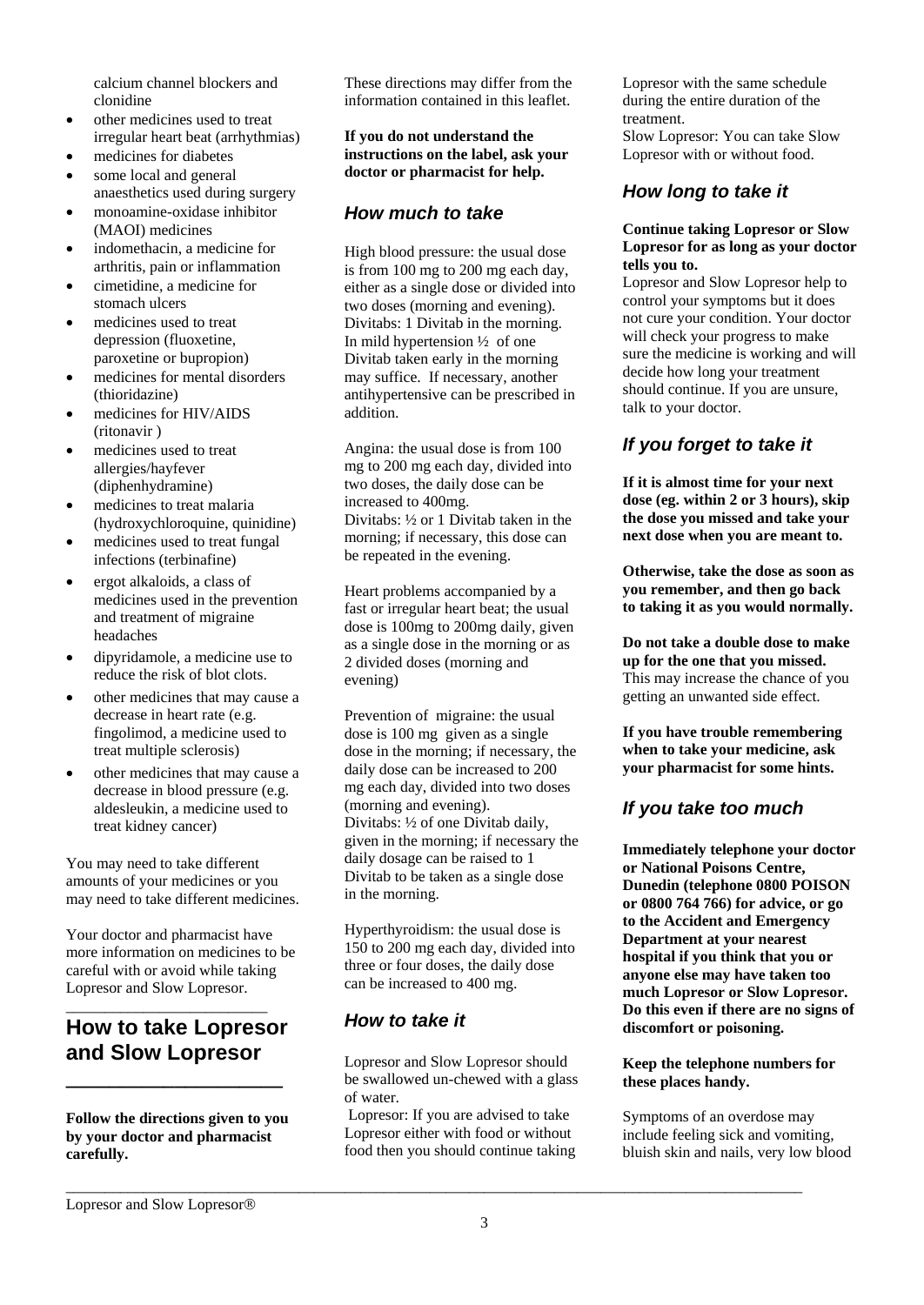pressure, slow heart beat or an irregular heartbeat, breathlessness, difficulty breathing when lying down, swelling of the feet, fainting, convulsions (fits), nausea, vomiting, blue discoloration of the lips, tongue, skin, seizures, coma,sudden and oppressive chest pain and death .

# **While you are taking Lopresor or Slow Lopresor**

**\_\_\_\_\_\_\_\_\_\_\_\_\_\_\_\_\_\_\_\_**

\_\_\_\_\_\_\_\_\_\_\_\_\_\_\_\_\_\_\_\_\_\_\_\_\_\_\_

## *Things you must do*

#### **Be sure to keep all of your doctor's appointments so that your progress can be checked.**

This helps your doctor to give you the best treatment and to prevent unwanted side effects from happening.

#### **If you become pregnant while taking Lopresor or Slow Lopresor, tell your doctor.**

Your doctor can discuss with you the risks and benefits of taking it while you are pregnant.

**If you have an allergic reaction to a food, another medicine or an insect sting while you are taking Lopresor or Slow Lopresor, tell your doctor immediately.** There is a chance that Lopresor or Slow Lopresor could make the allergic reaction worse or harder to treat.

#### **If you feel light-headed, dizzy or faint when getting out of bed or standing up, get up slowly.**

You may feel light-headed or dizzy when you start to take Lopresor or Slow Lopresor. This is because you blood pressure is falling suddenly. If this problem doesn't go away, talk to your doctor.

To avoid symptoms of low blood pressure, here are some hints that may help:

- Stand up slowly to help your body get used to the change in position and blood pressure
- If you feel dizzy, sit or lie down until you feel better
- If you feel faint, breathe deeply and bend forward with your head between your knees
- Take extra care when exercising, driving or standing for long periods, especially in hot weather. Drink plenty of fluids, especially if you sweat a lot.

#### **If you are being treated for diabetes, make sure you check your blood sugar regularly and report any problems to your doctor.**

Lopresor or Slow Lopresor may change how well your diabetes is controlled. It may also prevent some of the warning signs of low blood sugar, such as fast heart beat, and may make low blood sugar last longer. The dose of your diabetes medicines may need to be changed.

**If you plan to have surgery and will need an anaesthetic, tell your doctor or dentist that you are taking Lopresor or Slow Lopresor.** This will help your doctor to prevent unwanted side effects such as a sudden drop in blood pressure.

**If you are about to be started on any new medicine, remind your doctor and pharmacist that you are taking Lopresor or Slow Lopresor.**

**Tell any other doctor, dentist or pharmacist who treats you that you are taking Lopresor or Slow Lopresor.**

## *Things you must not do*

#### **Do not stop taking Lopresor or Slow Lopresor without telling your doctor first.**

Your doctor may want to gradually reduce the amount of Lopresor or Slow Lopresor you are taking before stopping it completely. This helps to reduce the chance of your condition becoming worse or keep other unwanted heart problems from happening.

**Do not use Lopresor or Slow Lopresor to treat any other complaints unless your doctor says you can.**

\_\_\_\_\_\_\_\_\_\_\_\_\_\_\_\_\_\_\_\_\_\_\_\_\_\_\_\_\_\_\_\_\_\_\_\_\_\_\_\_\_\_\_\_\_\_\_\_\_\_\_\_\_\_\_\_\_\_\_\_\_\_\_\_\_\_\_\_\_\_\_\_\_\_\_\_\_\_\_\_\_\_\_\_\_\_\_\_\_\_\_\_\_\_\_

**Do not give this medicine to anyone else, even if their symptoms seem to be similar to yours.**

## *Things to be careful of*

**Be careful driving, operating machinery or doing jobs that require you to be alert while you are taking Lopresor or Slow Lopresor until you know how it affects you.**

As with other beta-blocker medicines, Lopresor or Slow Lopresor may cause dizziness, lightheadedness or decreased alertness in some people. If you have any of these symptoms, do not drive or do anything else that could be dangerous.

#### **Be careful to dress warmly during cold weather, especially if you will be outside for a long time.**

Like other beta-blocker medicines, Lopresor or Slow Lopresor may make you more sensitive to cold temperatures, especially if you have problems with your blood circulation. These medicines tend to decrease blood circulation in the skin, fingers and toes.

#### \_\_\_\_\_\_\_\_\_\_\_\_\_\_\_\_\_\_\_\_\_\_\_\_\_\_\_\_ **Side effects**

#### **Tell your doctor or pharmacist as soon as possible if you do not feel well while you are taking Lopresor or Slow Lopresor.**

**\_\_\_\_\_\_\_\_\_\_\_\_\_\_\_\_\_\_\_\_\_\_\_\_**

All medicines have side effects. Sometimes they are serious, most of the time they are not. You may need medical treatment if you get some of the side effects. If you are over 65 years of age, you may have an increased chance of getting side effects.

**Do not be alarmed by this list of possible side effects. You may not experience any of them.**

**Ask your doctor or pharmacist to answer any questions you may have.**

**Tell your doctor if you notice any of the following side effects and they worry you:**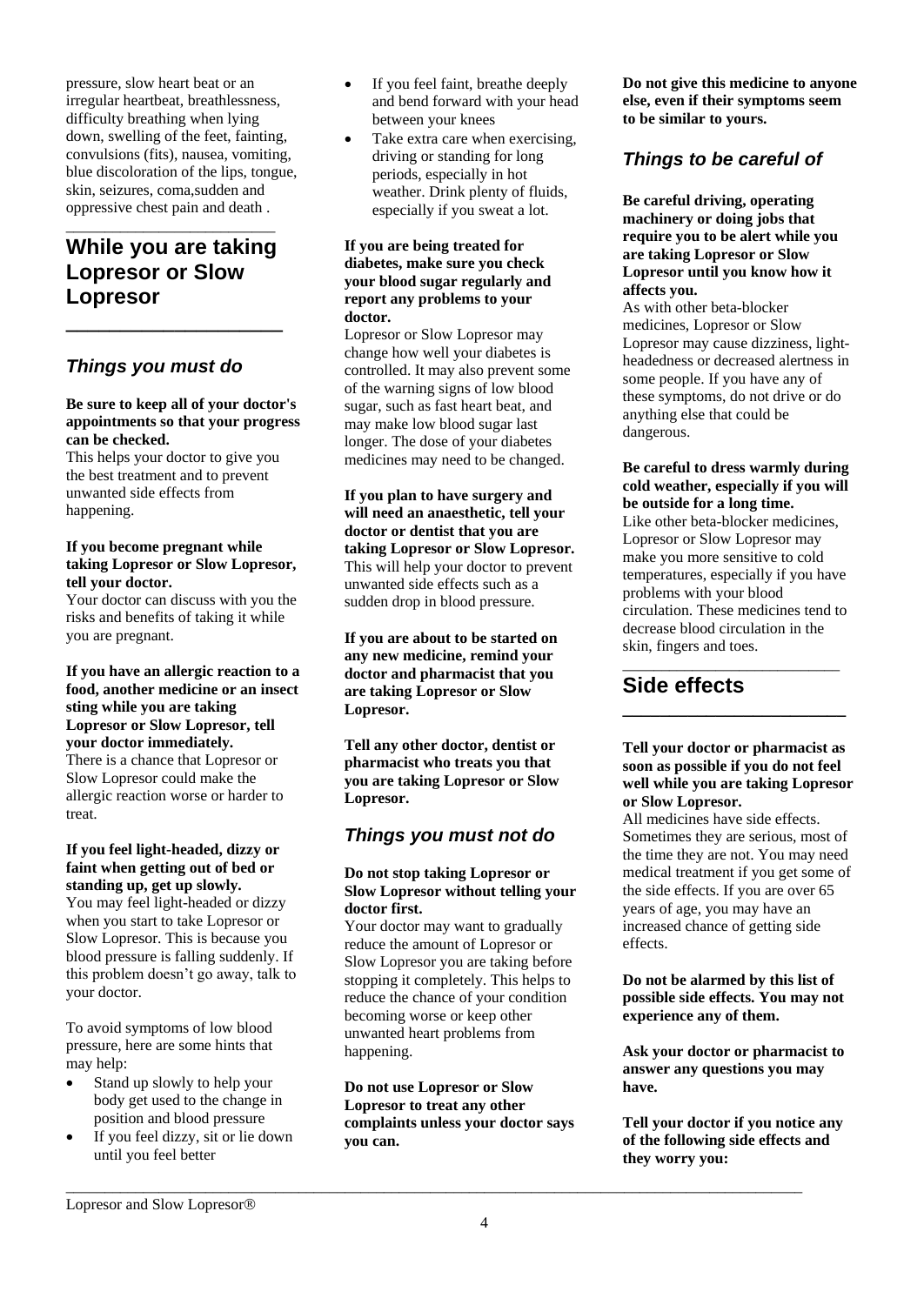- tiredness, drowsiness, decreased alertness
- dizziness, spinning sensation (vertigo), light-headedness or fainting
- headache or other aches and pains
- difficulty sleeping, nightmares
- depression or other changes in mood
- stomach upset, nausea (feeling) sick) or vomiting
- diarrhoea or constipation
- dry or irritated eyes, blurred vision
- buzzing or ringing in the ears, difficulty hearing
- dry mouth
- increased sweating
- runny nose
- problems with sexual function
- weight gain
- hair thinning
- abnormal liver function test results
- confusional states
- abnormal triglyceride values
- abnormal cholesterol blood values
- abdominal pain
- fatigue
- difficulty breathing with wheezing or coughing
- swelling
- palpitation
- decreased alertness, somnolence or insomnia (trouble in sleeping)
- numbness, tingling in the extremities ,signs of paresthesia
- gangrene in patients with preexisting severe peripheral circulatory disorders
- abnormally increased amount of sweating
- worsening of thickened patches of red/silver skin, signs of psoriasis worsening
- joint pain and stiffness, signs of arthritis
- change in sex drive
- change in ability to achieve or maintain an erection
- increased weight
- lower back pain, kidney disorder, increased blood pressure, blot clots are possible signs of a proliferation of fibrous tissue in the part of the body (named retroperitoneum) containing the

kidneys, aorta, renal tract and various other structures

**Tell your doctor immediately or go to the Accident and Emergency Department at your nearest hospital if you notice any of the following:**

- signs of allergy such as swelling of the face, lips or tongue which may cause problems with swallowing or breathing
- chest tightness, wheezing, rattly breathing
- shortness of breath, sometimes with tiredness, weakness or reduced ability to exercise
- swelling of the feet or legs due to fluid buildup
- coldness, burning, numbness or pain in arms and legs
- chest pain
- changes in heart rate (fast, slow, irregular)
- yellowing of the skin or eyes (jaundice), sometimes with pain in the abdomen
- constant "flu-like" symptoms (chills, fever, sore throat, aching joints, swollen glands, tiredness or lack of energy)
- unusual bleeding or bruising
- skin reactions (rash, itching, worsening of psoriasis)
- symptoms of sunburn (redness, itching, swelling, blistering) that happen much more quickly than normal
- abnormal thinking or hallucinations (seeing or hearing things that are not there)
- breathlessness, difficulty breathing when lying down, swelling of the feet or legs, signs of heart disorders
- numb or cold toes and fingers possible signs of Raynaud's syndrome

The above side effects could be serious. You may need urgent medical attention.

#### **Tell your doctor if you notice anything else that is making you feel unwell.**

Other side effects not listed above may happen in some people. \_\_\_\_\_\_\_\_\_\_\_\_\_\_\_\_\_\_\_\_\_\_\_\_\_\_\_\_\_

\_\_\_\_\_\_\_\_\_\_\_\_\_\_\_\_\_\_\_\_\_\_\_\_\_\_\_\_\_\_\_\_\_\_\_\_\_\_\_\_\_\_\_\_\_\_\_\_\_\_\_\_\_\_\_\_\_\_\_\_\_\_\_\_\_\_\_\_\_\_\_\_\_\_\_\_\_\_\_\_\_\_\_\_\_\_\_\_\_\_\_\_\_\_\_

# **After taking Lopresor or Slow Lopresor**

**\_\_\_\_\_\_\_\_\_\_\_\_\_\_\_\_\_\_\_\_\_\_\_\_**

## *Storage*

- Keep your tablets in the original container until it is time to take them.
- Store the tablets in a cool dry place at room temperature.
- Do not store Lopresor and Slow Lopresor or any other medicine in the bathroom or near a sink.
- Do not leave the tablets in the car or on window sills.

Heat and dampness can destroy some medicines. Lopresor and Slow Lopresor will keep well if it is cool and dry.

#### **Keep this medicine where children cannot reach it.**

A locked cupboard at least one-anda-half metres above the ground is a good place to store medicines.

## *Disposal*

**If your doctor tells you to stop taking Lopresor or Slow Lopresor, or the expiry date on the medicine has passed, ask your pharmacist what to do with any tablets that are left over.**

## **\_\_\_\_\_\_\_\_\_\_\_\_\_\_\_\_\_\_ Product description \_\_\_\_\_\_\_\_\_\_\_\_\_\_\_\_\_\_\_\_\_**

## *What it looks like*

Lopresor 50 mg: rose pink, heartshaped, film coated tablet, marked HM on one side and CIBA on the other; packs of 100 tablets.

Lopresor 100 mg: light blue, heartshaped, film coated, scored tablet, marked IP on one side and CIBA on the other; packs of 60 tablets.

Slow Lopresor 200mg: light yellow, capsule shaped, film coated, scored tablet, marked CG/CC on one side and CDC/CDC on the other; packs of 28 divitabs.